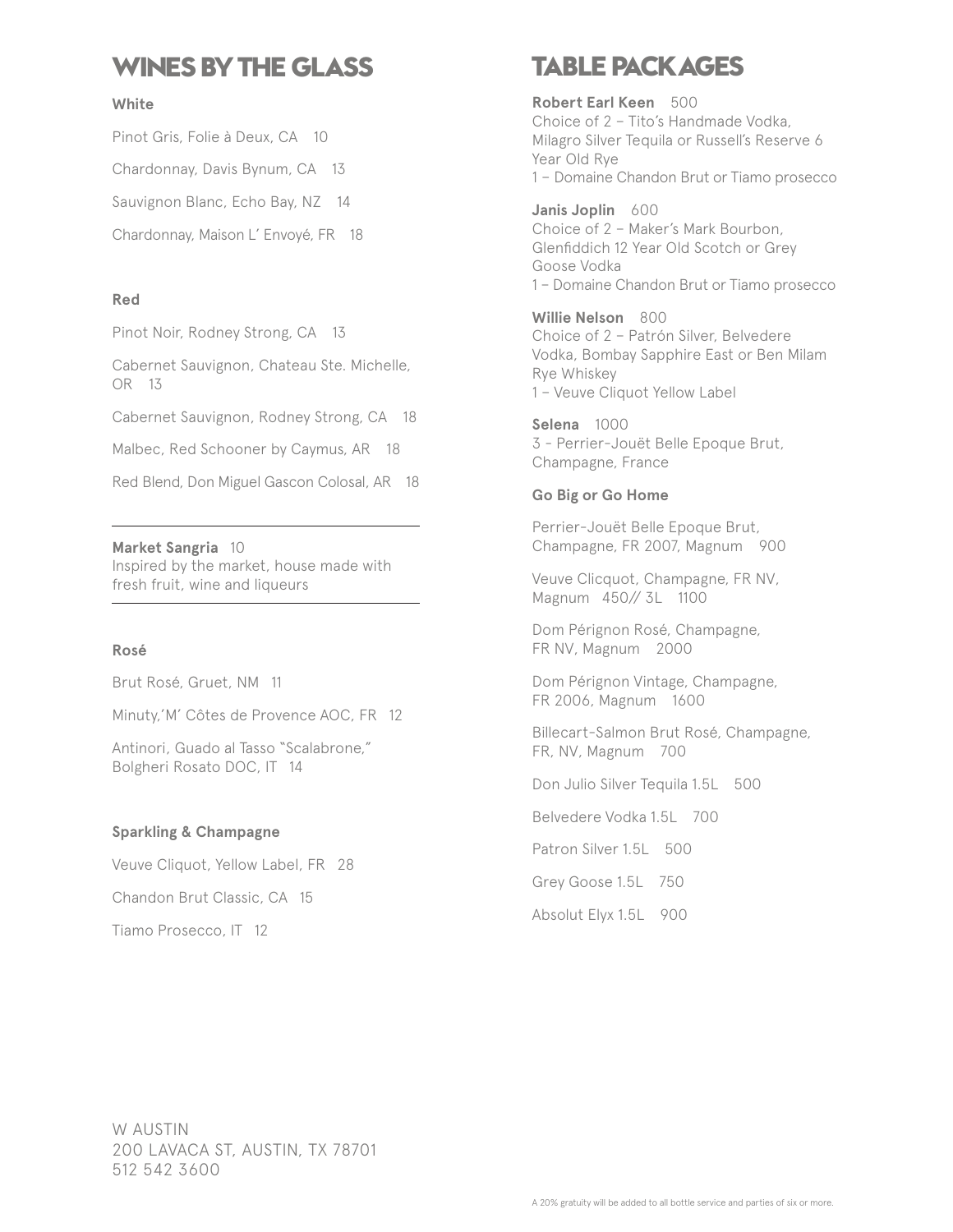### **W LIBATIONS**

#### SEASONAL COCKTAILS 15

**Maria Maria Margarita** W Select Patron Tequila, Patron Citronge Mango, Kiwi, Agave, Lime Juice

**La Vida Loca** Dulce Vida Lime Tequila, Ancho Reyes Liqueur, Lemon Juice, Pom Pomegranate

**Puff, The Magic Dragon** Bacardi Dragonberry, Strawberries, Basil, Lemon Juice, Simple Syrup, Iced Tea

**Crazy on Yuzu** Makers Mark, Yuzu Lemon grass Juice, House Malbec

**The Block is Hot** ghost pepper infused Volcan tequila, blueberry syrup, lime juice

**Pear Are You Now?** Grey Goose La Poire, St. Germain, Ancho Reyes Chili, Lemon Juice, Simple Syrup

**Diamante is Forever** Dobel Diamanta Tequila, grapefruit juice, Pom Pomegranate juice, lime, sprite

**Put a Ring on It** Boodles Gin, Yuzu Lemongrass Juice, Simple Syrup, Chandon Brut Sparkling Wine REMIXES 15

**Money Moves** Belvedere vodka, pama pomegranate liqueur, mint tea syrup, lemon juice

**Austin Skinny Limits** Ketel One Vodka, Mint, Lime Juice, Stevia Simple Syrup

**Jalapeño Cucumber Lemonade** Handcrafted since 2011 with fresh cucumber juice, our select hot peppers, Tito's Handmade Vodka and lemon juice

#### **Purple Haze**

Three olives rose vodka, st. george raspberry, liqueur, fresh lemonade, rose wine

**No Scrubs** Nolets Gin, Midori Melon Liqueur, Lemon Juice, Lime Juice, Agave, Sprite

**I Did it My Way** Bulleit Rye, Orange Bitters, Old Fashioned Bitters, Luxardo Cherry Syrup

**Little Red Corvette** Hibiscus infused Ayelsbury Duck Vodka, Liber & Co. Ginger Syrup, Mint, Lemon Juice, Peychaud's Bitters, Sprite

**Rollin in the Deep** Barrel-aged Wild Turkey Bourbon, Wild Turkey Rare Cask, Averna Amaro, Grand Marnier

**Buffalo Soldier** Buffalo Trace Bourbon, Laphroig Scotch, Canton Ginger Liqueur, St. Germain, Pineapple Juice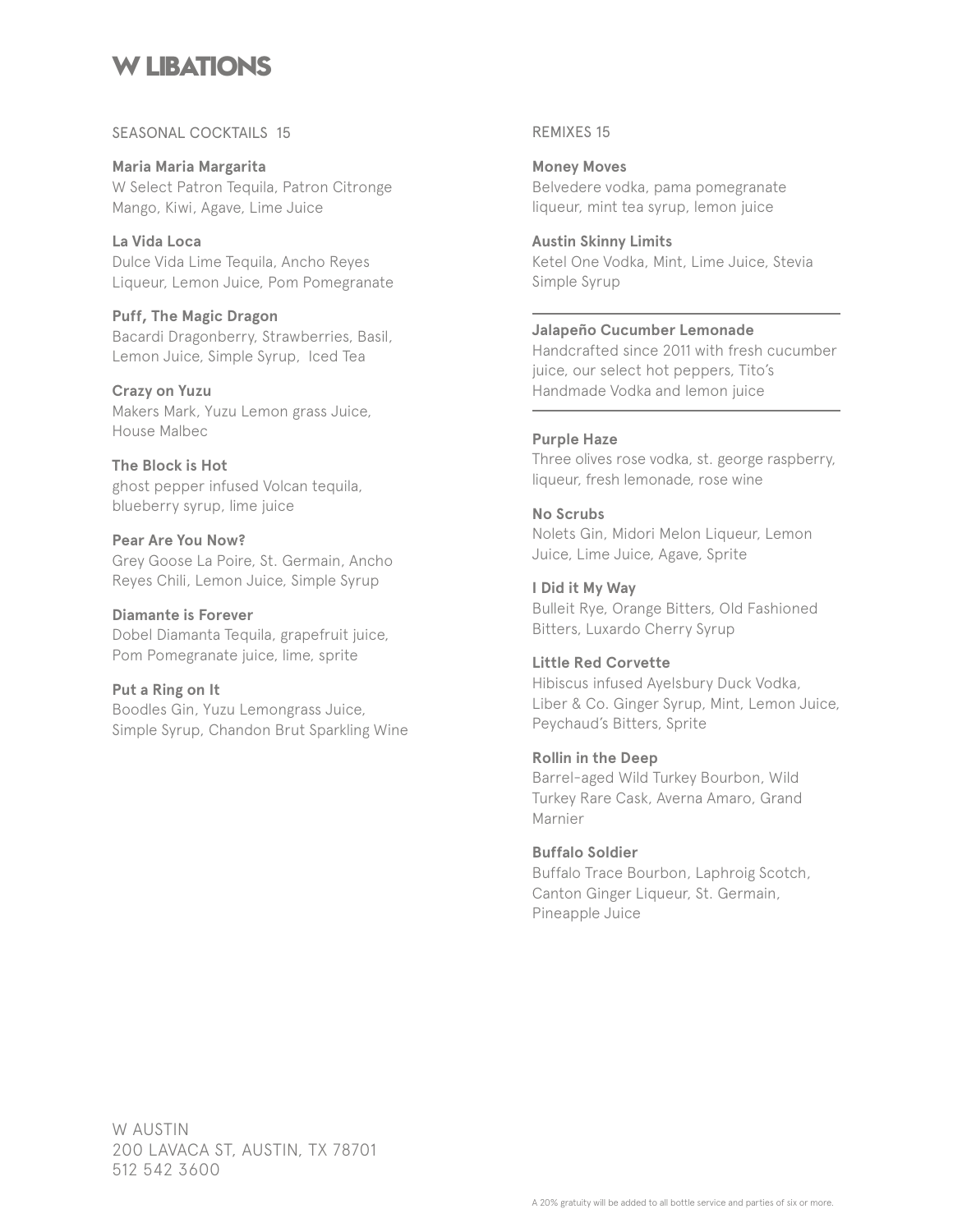### **BEER**

Hops and Grain Seasonal Rotation 6

Pearl Snap Pilsner 6

Peacemaker Pale Ale 6

Shiner Bock 6

Real Ale Fireman's #4 6

Community Mosaic IPA 6

Live Oak Hefeweisen 6

Austin Eastciders Original 7

Revolver Blood & Honey 7

Bud Light 6

Miller Light 6

Heineken 8

Stella Artois 8

Corona 6

Dos XX 6

St. Pauli Girl non-alcoholic 7

### **RARE FINE SPIRITS**

one and a half ounces per serving

**Bourbon** Wild Turkey Master's Keep 17 Year 40

#### **Scotch**

Chivas Royal Salute 21 Year 65 Glenfiddich 21 Year 60 40 Year Old 450 Johnnie Walker Blue 84 The Balvenie Forty 350 The Macallan 18 Year 75 Rare Cask 120

#### **Tequila**

Codigo Origen 75 Patrón Añejo 5 anos 74 Añejo 7 anos 95 en Lalique Serie 1 450 Gran Patrón Platinum 60 Burdeos 160

#### **Cognac**

Grand Marnier 1880 105 Hennessy XO 76 Paradis 260

#### Louis Xlll Rémy Martin

One century in a bottle each decanter takes four generations of cellar masters over 100 years to craft. A fireworks of aromas, floral, spice, fruit, wood and nut dimensions, LOUIS Xlll has unparalled complexity.

half ounce 100 one ounce 200 two ounces 400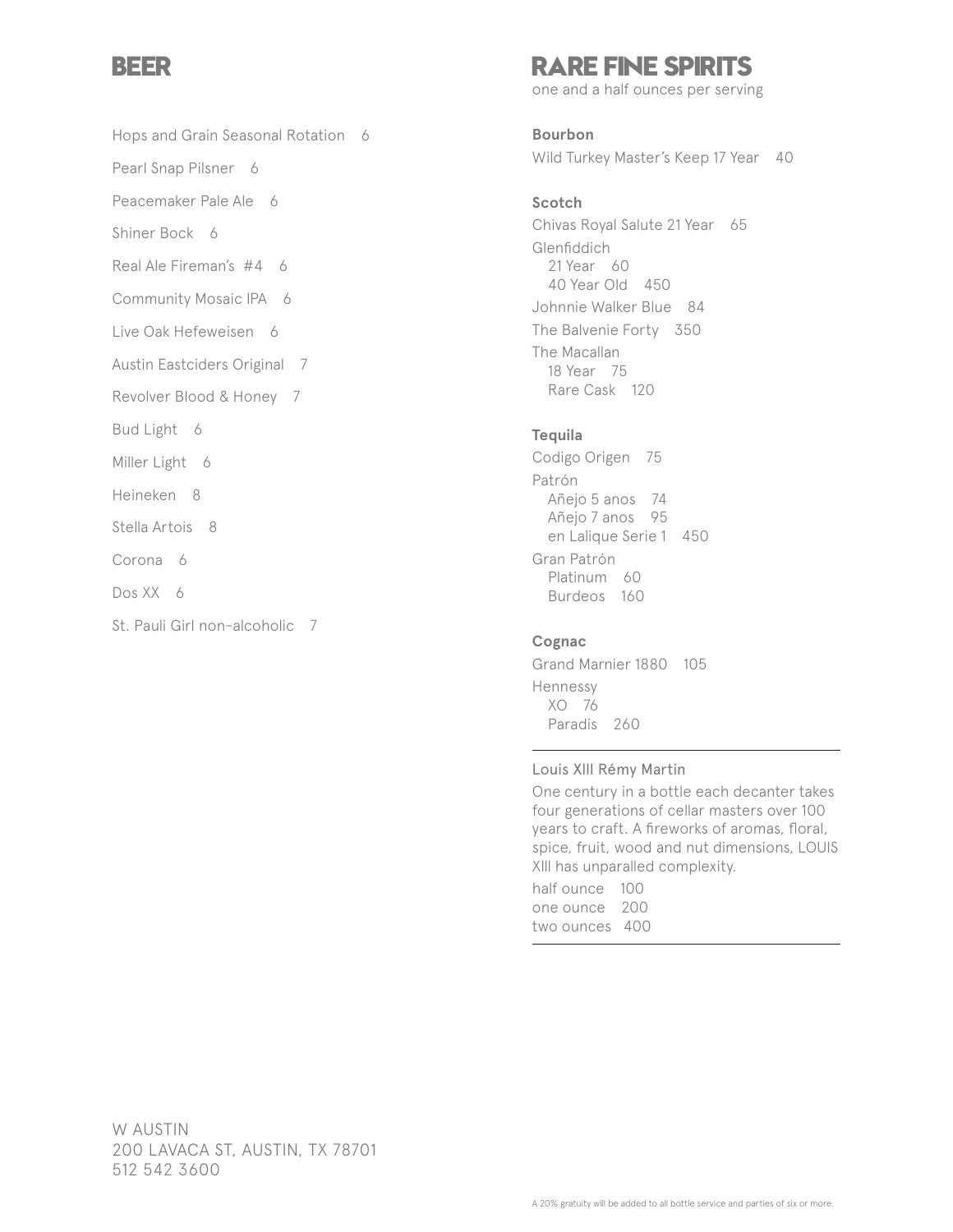## **BOTTLES**

#### **Champagne & Sparkling**

Veuve Clicquot, La Grande Dame, Champagne, FR 2006 450 Dom Pérignon Vintage, Champagne, FR 2006 500 Louis Roederer Cristal, Champagne, FR 2006 420 Perrier-Jouët, Belle Epoque Brut 350 Veuve Cliquot Yellow Label, Champagne FR NV 175 Domaine Chandon, Brut, CA 70 Armand de Brignac, Brut Gold 'Ace of Spades', Champagne, FR 750 Krug Grand Cuvée Brut, Champagne, FR NV 300 Moët & Chandon Brut, Champagne, FR NV 150

#### **Rosé**

Moët & Chandon Nectar Imperial Rose, Champagne, FR 175 Armand de Brignac 'Ace of Spades' Rosé, Champagne, FR 1000 Dom Pérignon Vintage, Champagne, FR 2005 750 Domaine Chandon, CA 85 Veuve Clicquot , Brut Rosé, Champagne, FR 250

#### **White Wine**

Chardonnay, Smoke Tree, CA 64 Chardonnay, Jordan, CA 80 Chardonnay Maison l'Envoye, FR 72 Sauvignon Blanc, Honig, CA 60

#### **Red Wine**

Cabernet Sauvignon, Shafer, One Point Five, CA 150 Cabernet Sauvignon, Rodney Strong, CA 72 Pinot Noir, Soter, OR 70 Pinot Noir, Lyric by Etude, CA 45 Merlot, Duckhorn, CA 110

W AUSTIN 200 LAVACA ST, AUSTIN, TX 78701 512 542 3600

#### **Bourbon**

Russell's Reserve 10 Year 250 Basil Hayden's 300 Buffalo Trace 300 Bulleit 250 Knob Creek 250 Maker's Mark 250 Wild Turkey 101 300 Woodford Reserve 300 Ben Milam Bourbon Whiskey 350 1792 Bourbon 350

#### **Whiskey**

Bushmill's Red 225 Balcones 225 TX Whisky 225 Crown Royal 250 Crown Royal Reserve 300 Jack Daniel's 225 Stranahan's Colorado Whisley 300 Jameson Irish Whiskey 225 Sexton Irish Whiskey 225

#### **Rye**

Bulleit 250 Whistle Pig 525 Wild Turkey Russell's Reserve 6 Year 250 Woodford Reserve 300 Ben Milam Rye 250

#### **Vodka**

Ciroc 300 Tito's Handmade 275 Absolut Elyx 450 Belvedere 350 Grey Goose 350 Ketel One 325 Stoli Elite 450 Hanger 1 300 Hanger 1 Rosé 350

#### **Gin**

Bombay Sapphire East 350 Hendrick's 350 Tanqueray 250 The Botanist 350 Boodles 250

#### **Rum**

Goslings Black Rum 250 Appleton Estate Reserve 200 Bacardi Superior 250 Captain Morgan Spiced Rum 250 Mount Gay Eclipse 250 Myer's Dark 250 Sailor Jerry Spiced Rum 250 Kraken 250